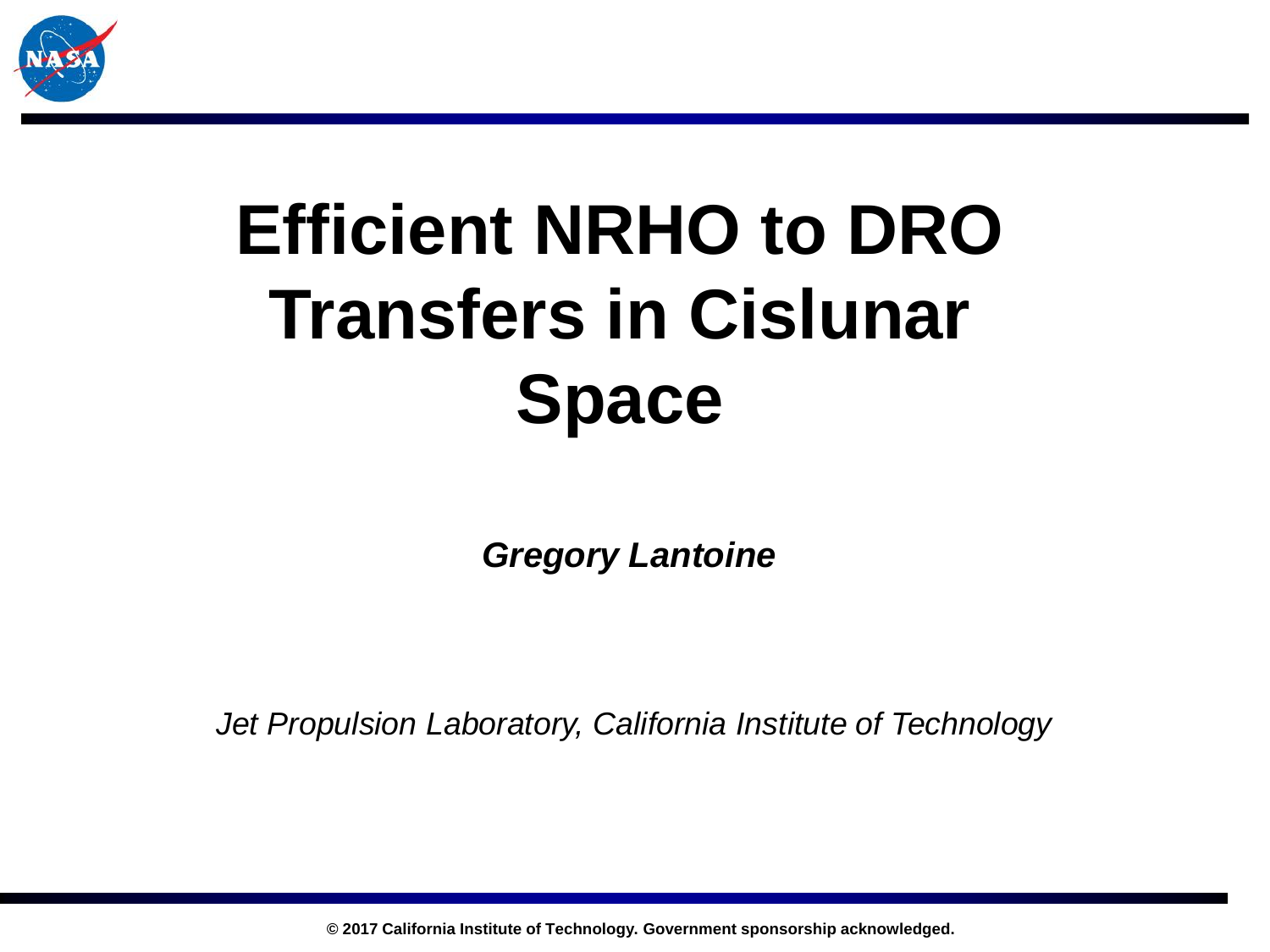

#### *Introduction*

- Growing interest in ciscular space missions
	- Stepping stone for human deep space exploration
- Two cislunar orbit types offer promising applications and are often considered in cislunar missions:
	- Near Rectilinear Halo Orbit (NRHO)
	- Distant Retrograde Orbit (DRO)
- NASA's Asteroid Redirect Robotic Mission (ARRM) concept takes advantage of these orbits:
	- Crewed mission for investigating the return boulder occurs in NRHO
	- Returned boulder stored in DRO
- How to systematically design efficient NRHO to DRO transfers ?
	- crucial to minimize as much as possible the transfer delta-v due to large masses involved (SEP modules, habitats…)
	- no analytical solution because of strongly perturbed cislunar environment
- The transfers shown here will rely on connecting effectively NRHO departure arcs to DRO insertion arcs, via Earth and solar gravity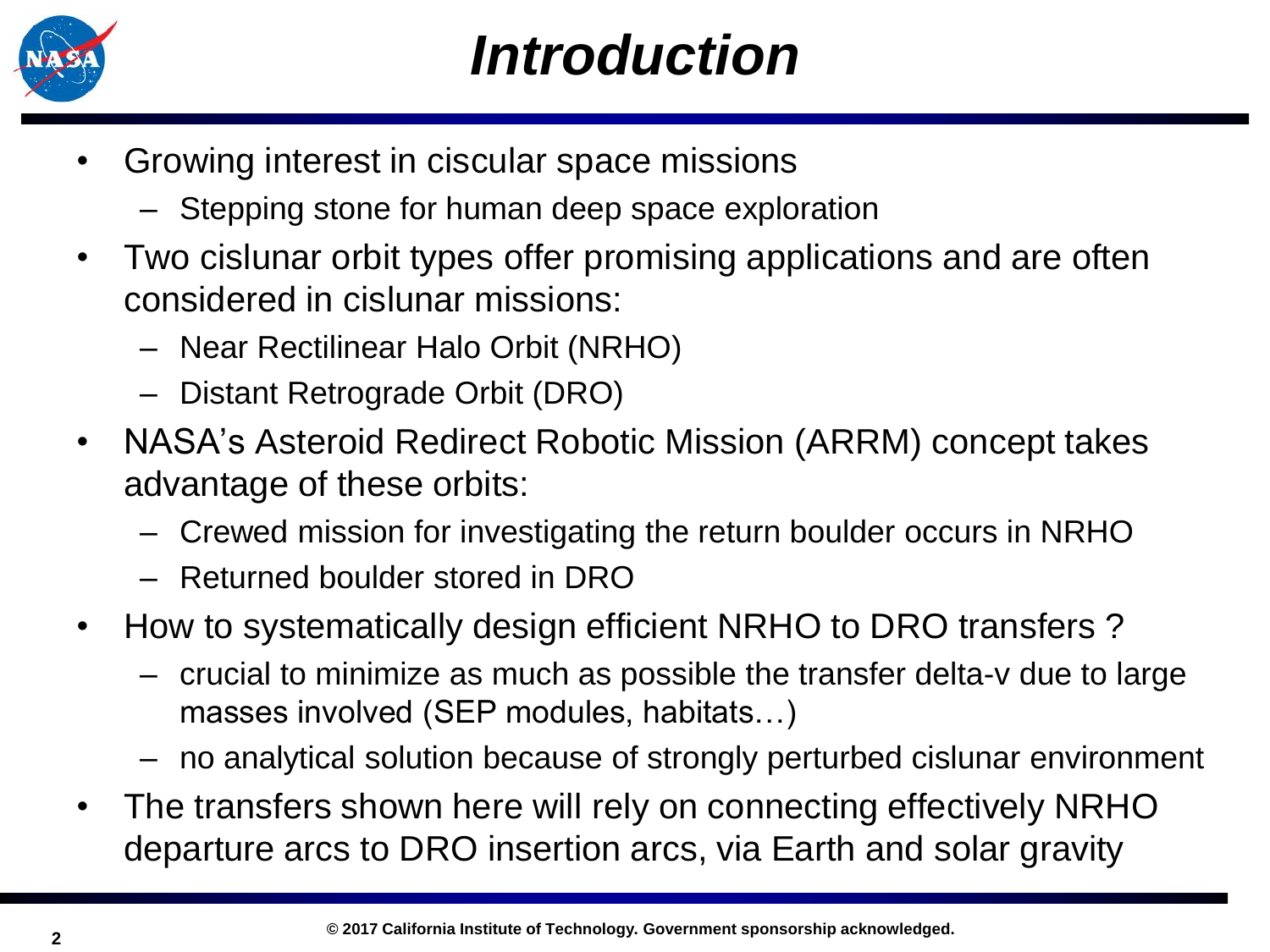

#### *ORBITS*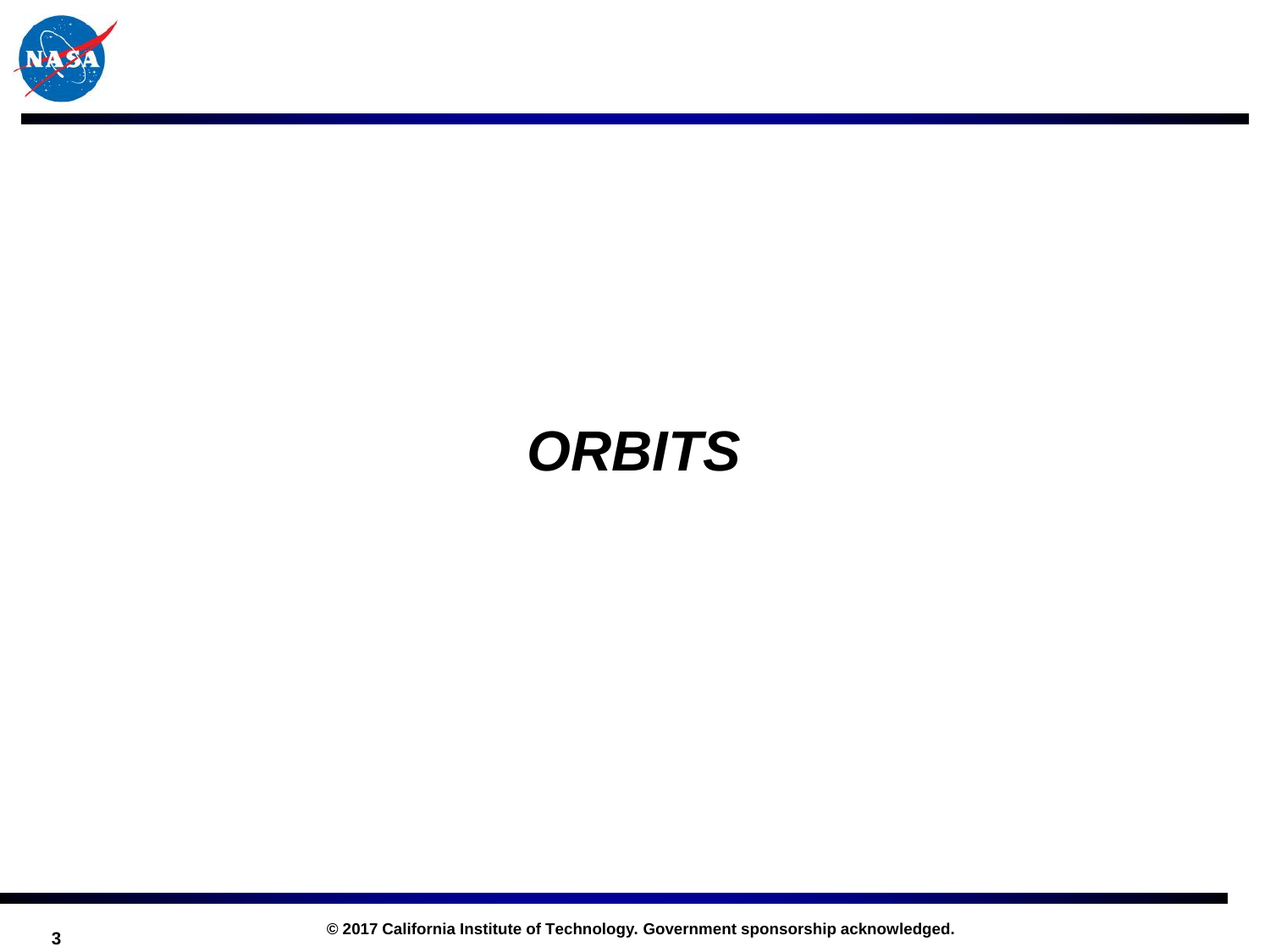

# *NRHO*

- NRHOs are members of the lunar Halo families with close approaches over one of the lunar poles
- 9:2 resonant NRHO (L2, South) considered:
	- 9 NRHO revs per 2 lunar months
	- 6.6 days period
	- 3250 km perilune radius
	- $-$  ~75,000 km apolune radius
- NRHOs are good staging orbits for space modules or habitats
	- favor both access from Earth and polar surface access
- Slightly unstable orbit (<10 m/s per year maintenance)



Lunar NRHO in Earth-Moon synodic frame propagated for 1 period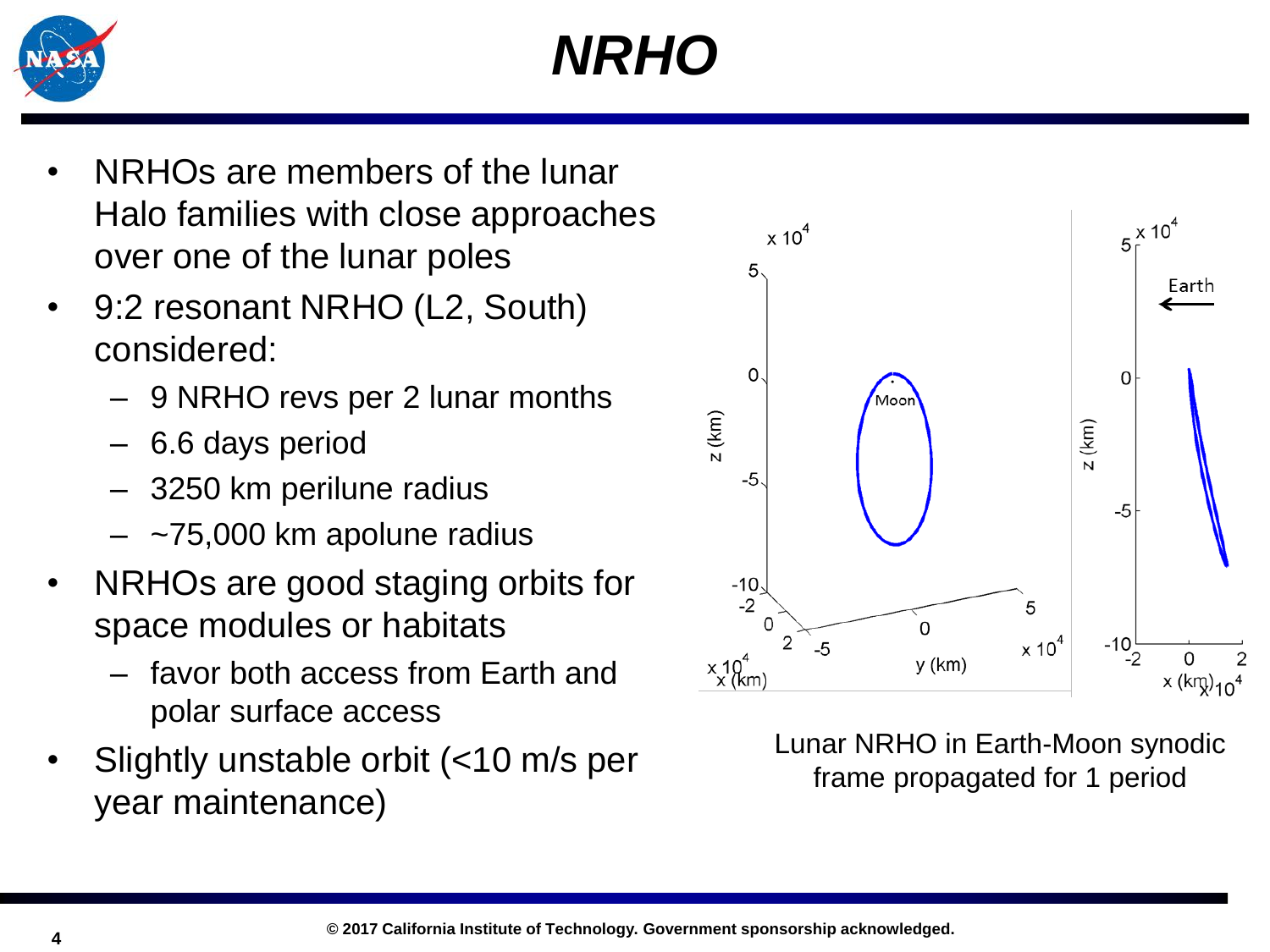

# *DRO*

- Well-studied orbit which appears to orbit the Moon in a retrograde motion (when viewed in a frame rotating with the Moon)
- Planar 70k-DRO considered
	- Rotating x-axis crossing at ~70,000 km
	- 13-14 days orbital period
	- near 2:1 resonance with the Moon: launch opportunities from Earth every other revolution to access that orbit
- Highly stable with more than 150 years of lifetime without maintenance
- Ideal storage orbit for sample return missions



Lunar DRO in Earth-Moon synodic frame propagated for 10 years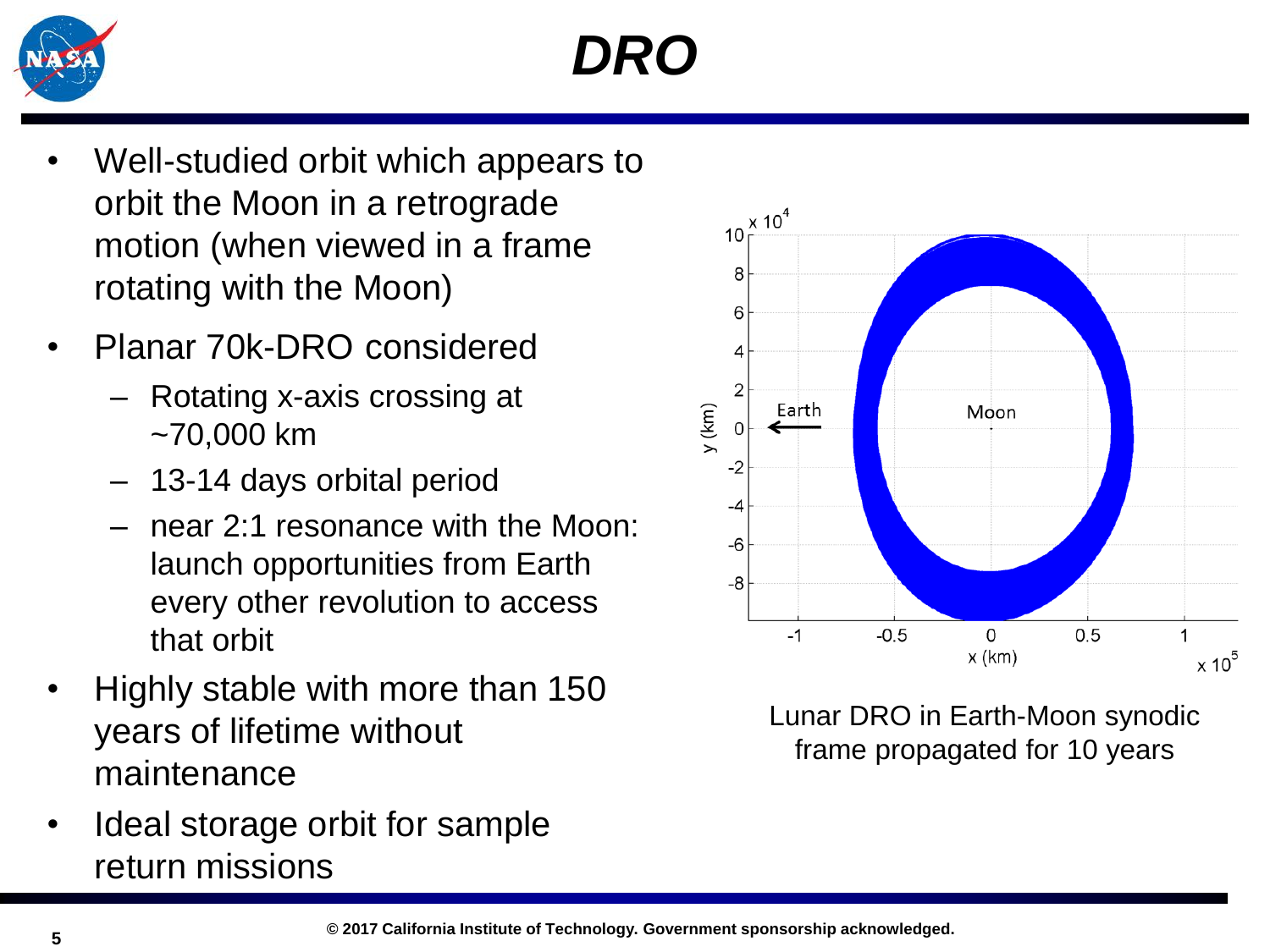

#### *INITIAL GUESS*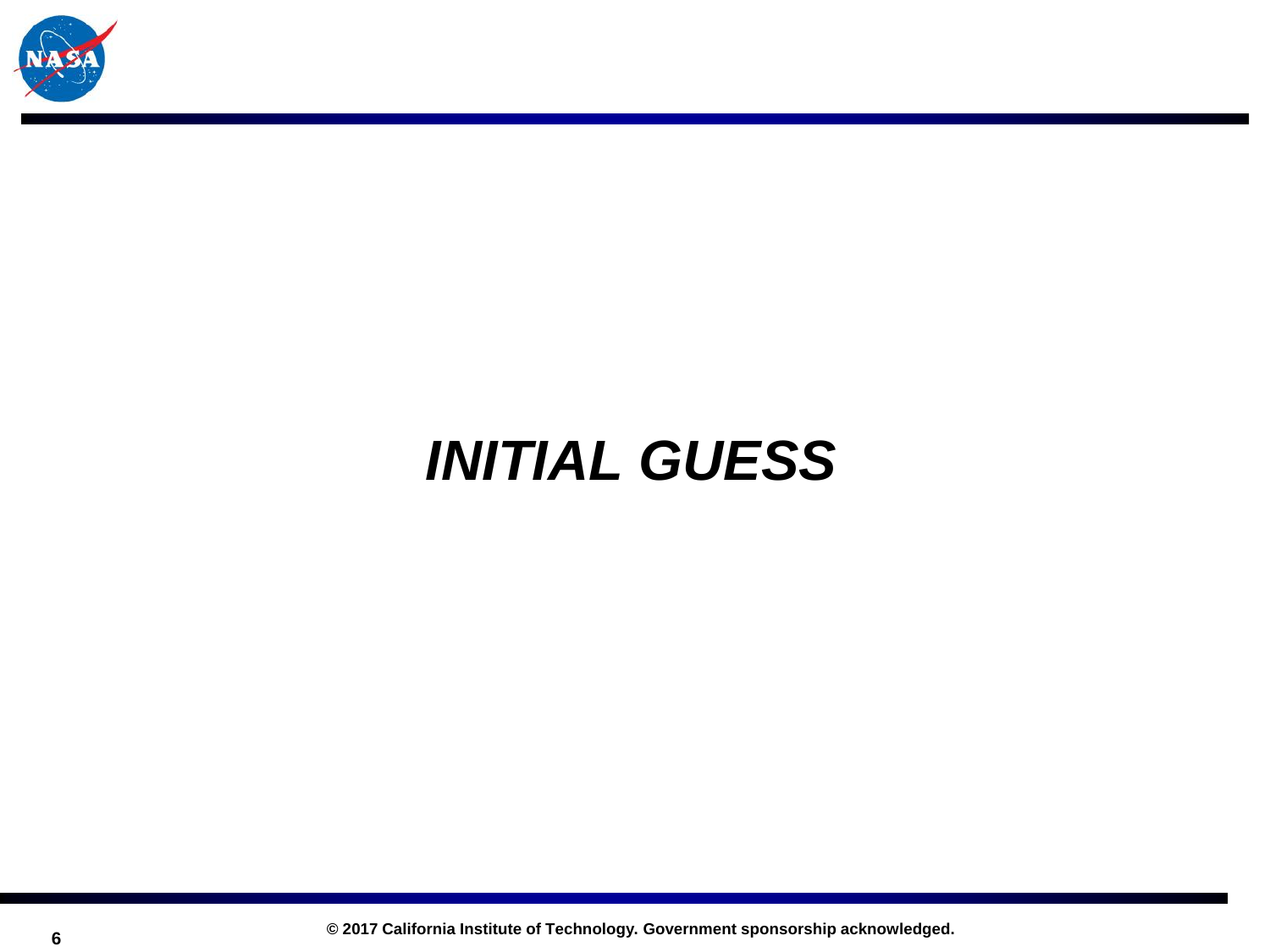

#### *Initial Guess Structure*

- NRHO to DRO transfers require significant inclination change
- Inclination changes are more efficient when performed far from the orbiting body
- $\bullet\quad \rightarrow$  take an indirect route: escape the Moon, move far away, and come back
- Initial guess split in 3 phases:

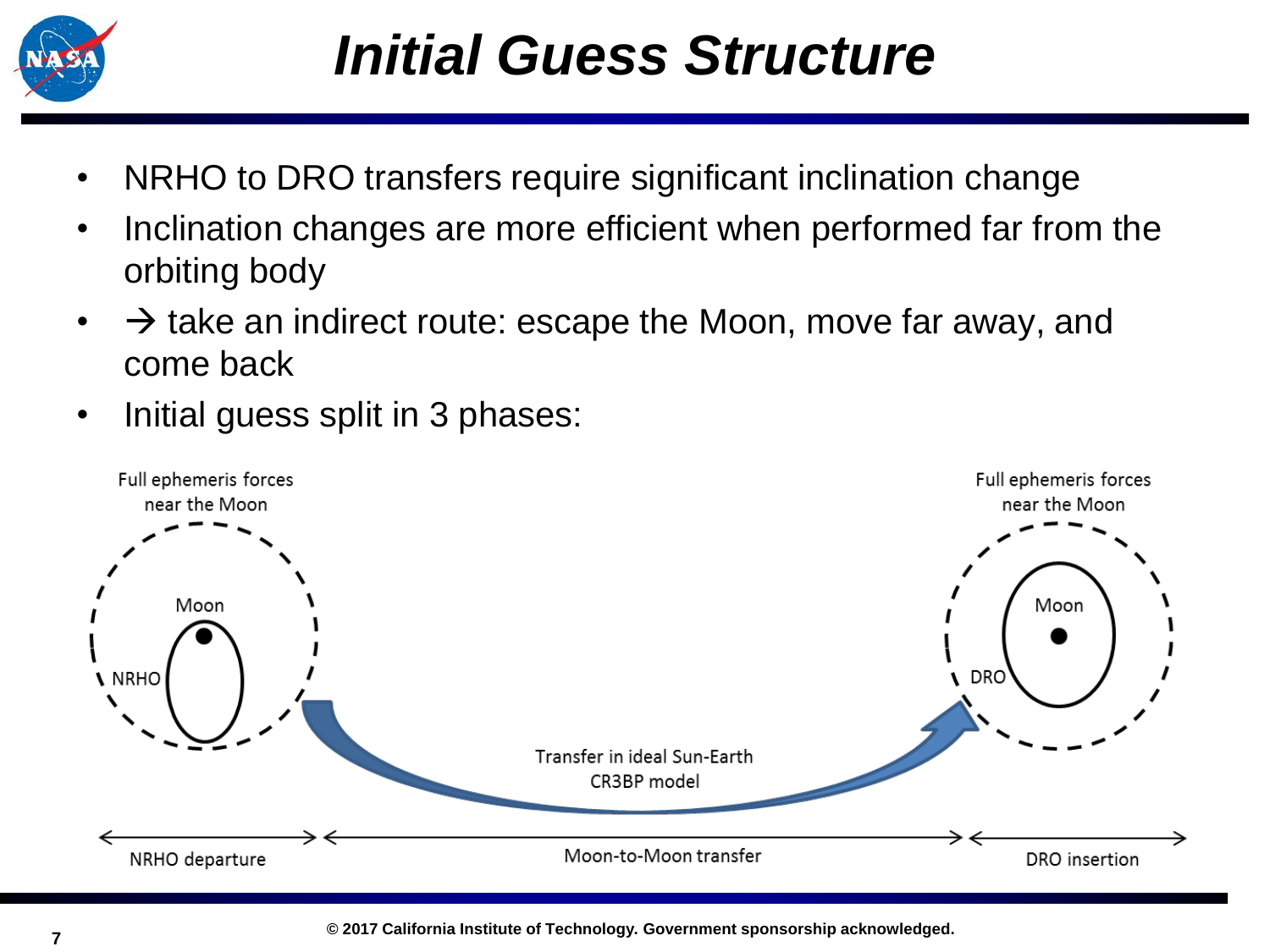

## *Moon-to-Moon Transfer Families*

- When moving far away, solar perturbations become significant
- No analytical solutions are available
- $\cdot$   $\rightarrow$  Look up pre-computed database of families of Moon-to-Moon transfers in the Sun-Earth CRTBP



Characteristics of the 'oi' Moon-to-Moon families ( $v_{\infty,0} = 0.4$  km/s): (a) final lunar relative velocity magnitude vs solar phase angle (b) flight time vs solar phase angle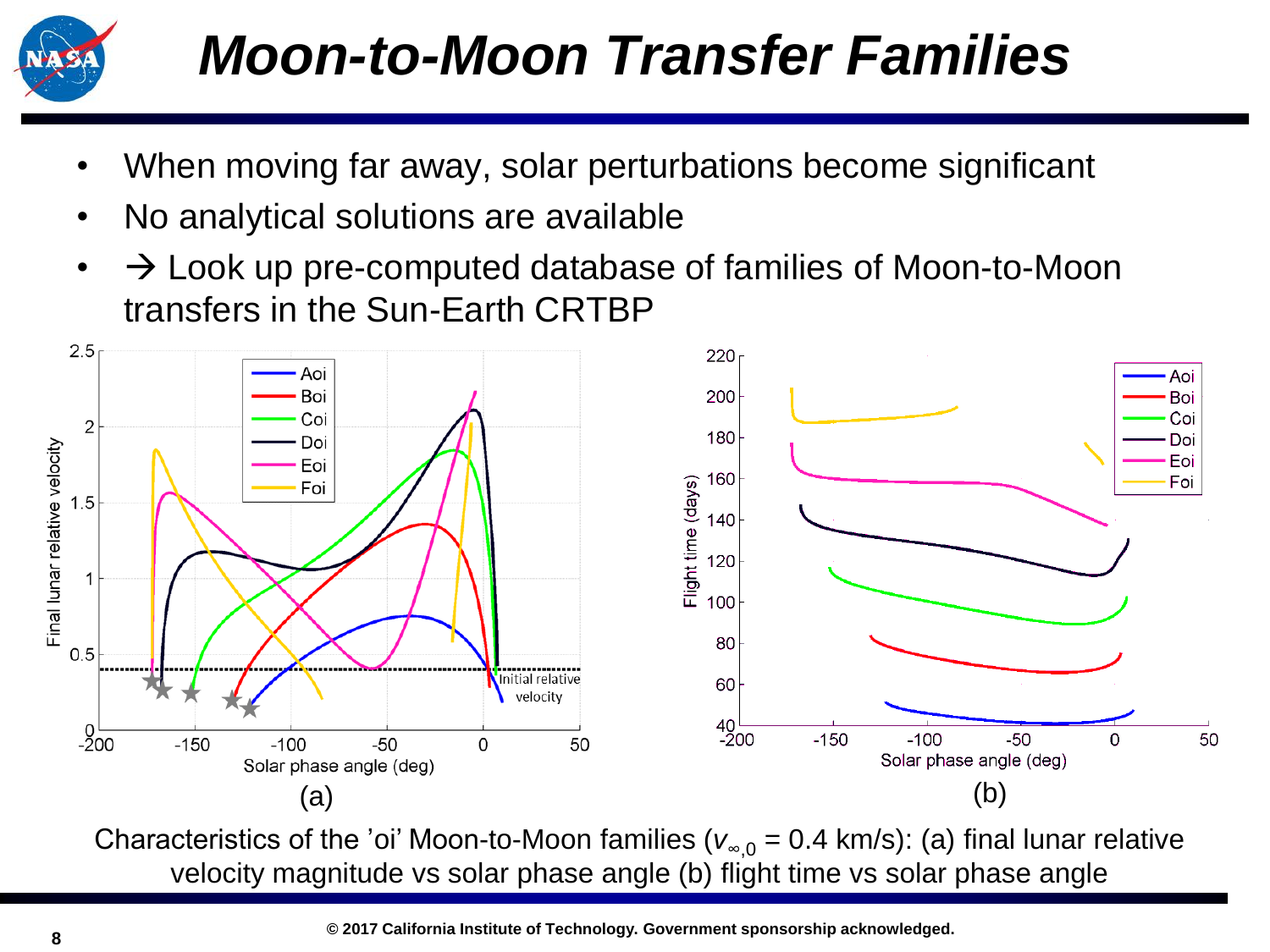

## *Moon-to-Moon Transfer Candidates*

• Long transfer solutions shadow Sun-Earth Distant Prograde Orbits (DPOs) with apogees alternately leading and trailing the Earth in its orbit about the Sun.



rotating frame.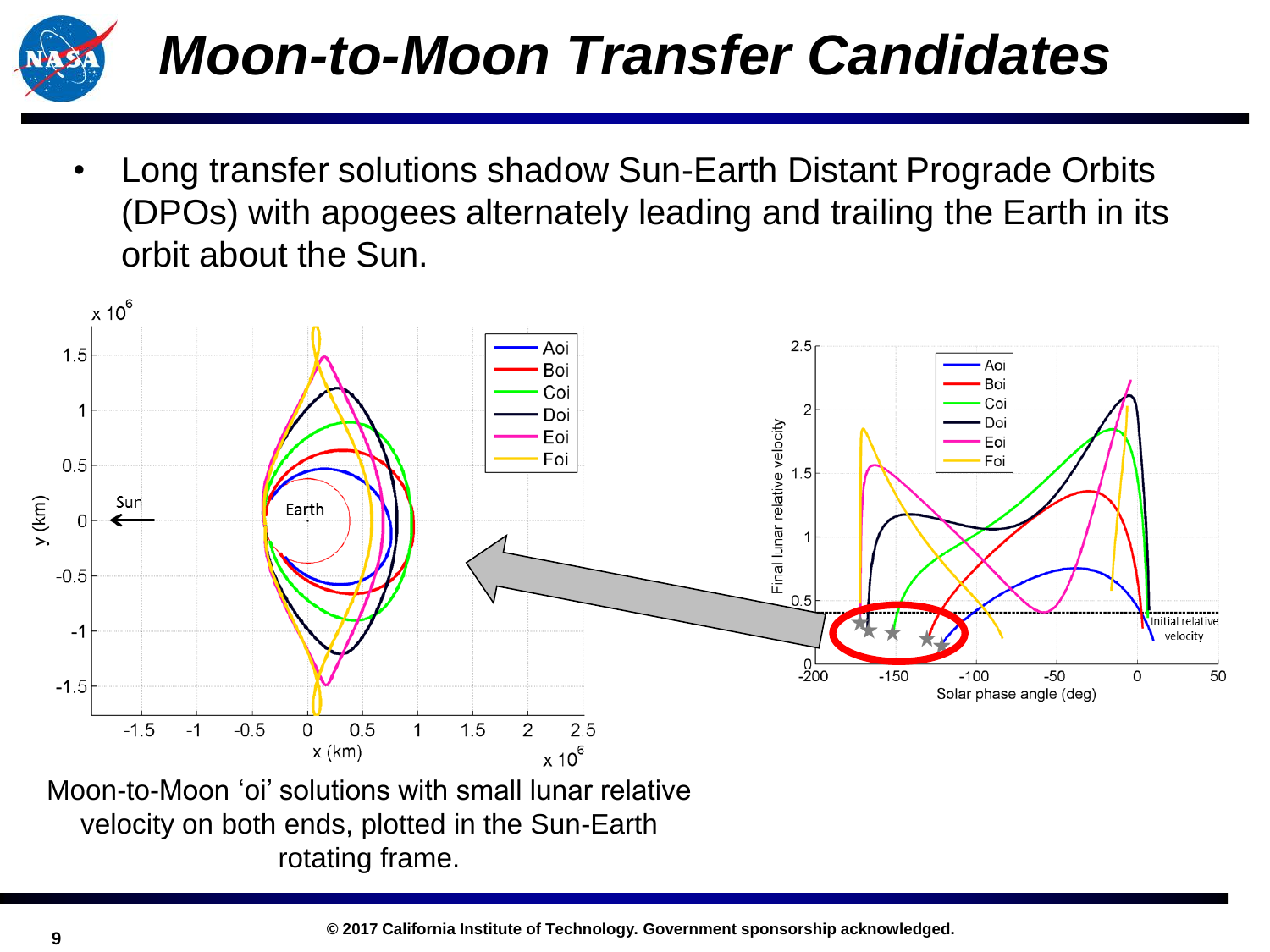

• Eoi Moon-to-Moon transfer is used to illustrate the methodology and construct a full initial guess



Selected Moon-to-Moon Eoi initial guess in: a) Earth-centered Sun-Earth rotating frame; b) Earth-centered inertial frame. The Moon's positions at the initial and final encounters are shown by black and green circles, respectively. Dashed lines are the chopped-off ends of the transfer that will be replaced by actual NRHO departure and DRO insertion trajectories.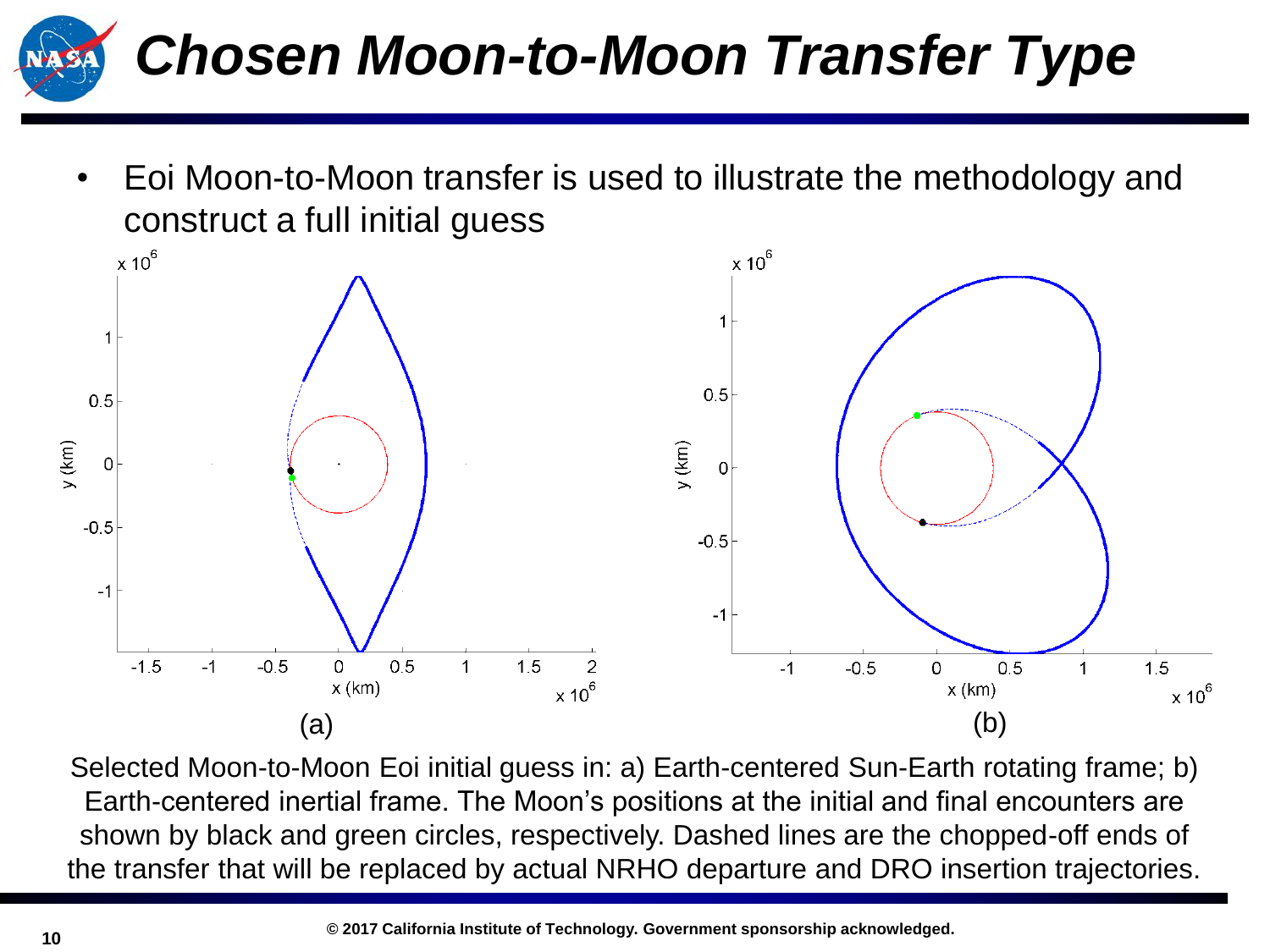

#### *DRO insertion*

- Apply impulse and propagate backwards starting from the selected DRO orbit
	- Grid search on DV magnitude (~15-25 m/s typically), direction & location
	- Guess DRO insertion time (~3-6 months typically)



**© 2017 California Institute of Technology. Government sponsorship acknowledged.**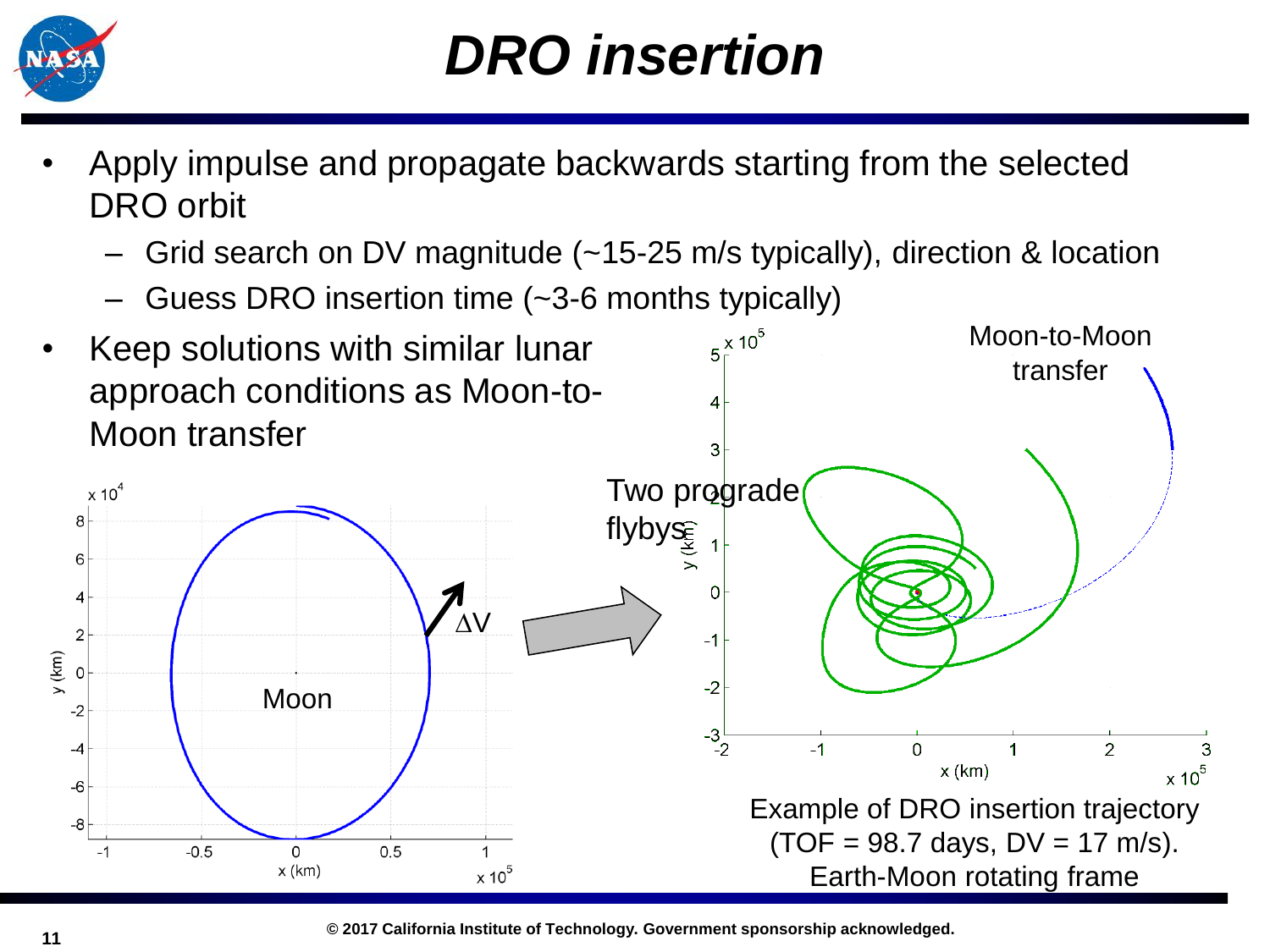

#### *NRHO departure*

- Similar idea as DRO insertion: Apply impulse and propagate forward starting from the selected NRHO orbit
	- Grid search on DV magnitude (~5-10 m/s typically), tangent direction only
	- Guess NRHO departure time (~1-2 months typically)

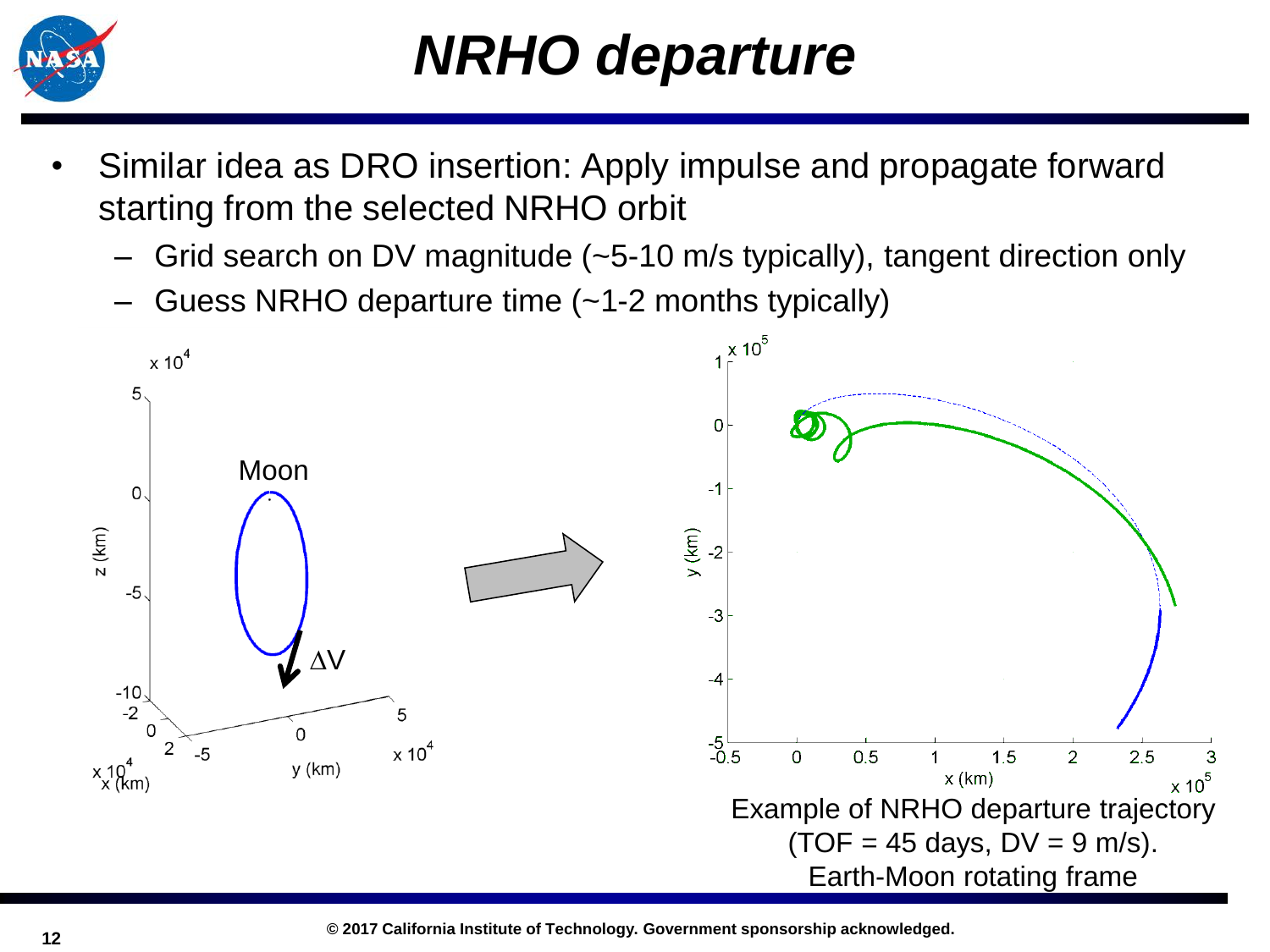

#### *OPTIMIZATION & RESULTS*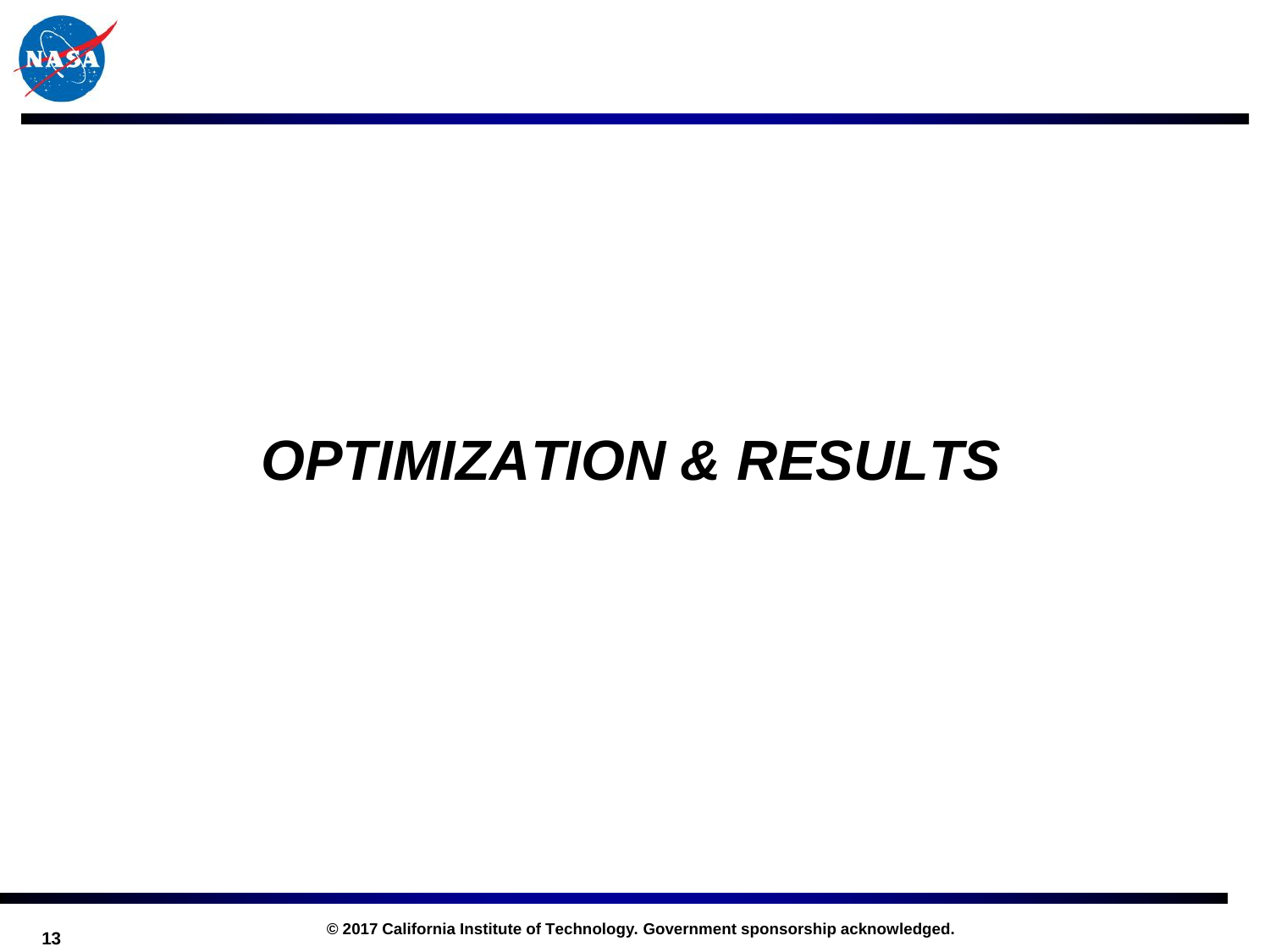

- Resulting initial guess has discontinuities
- To enforce continuity and minimize delta-v, a local optimizer is used to produce the final solution
- Endpoints (states and times) of the transfer are fixed to ensure the desired orbits are used
- Multiple shooting method: like the initial guess, complete trajectory is broken down into different legs
- Multiple impulsive maneuvers are distributed on each leg and can be varied by the optimizer
- SNOPT used to solve the resulting discrete problem



Complete initial guess of the NRHO to DRO transfer (Earth-centered inertial frame).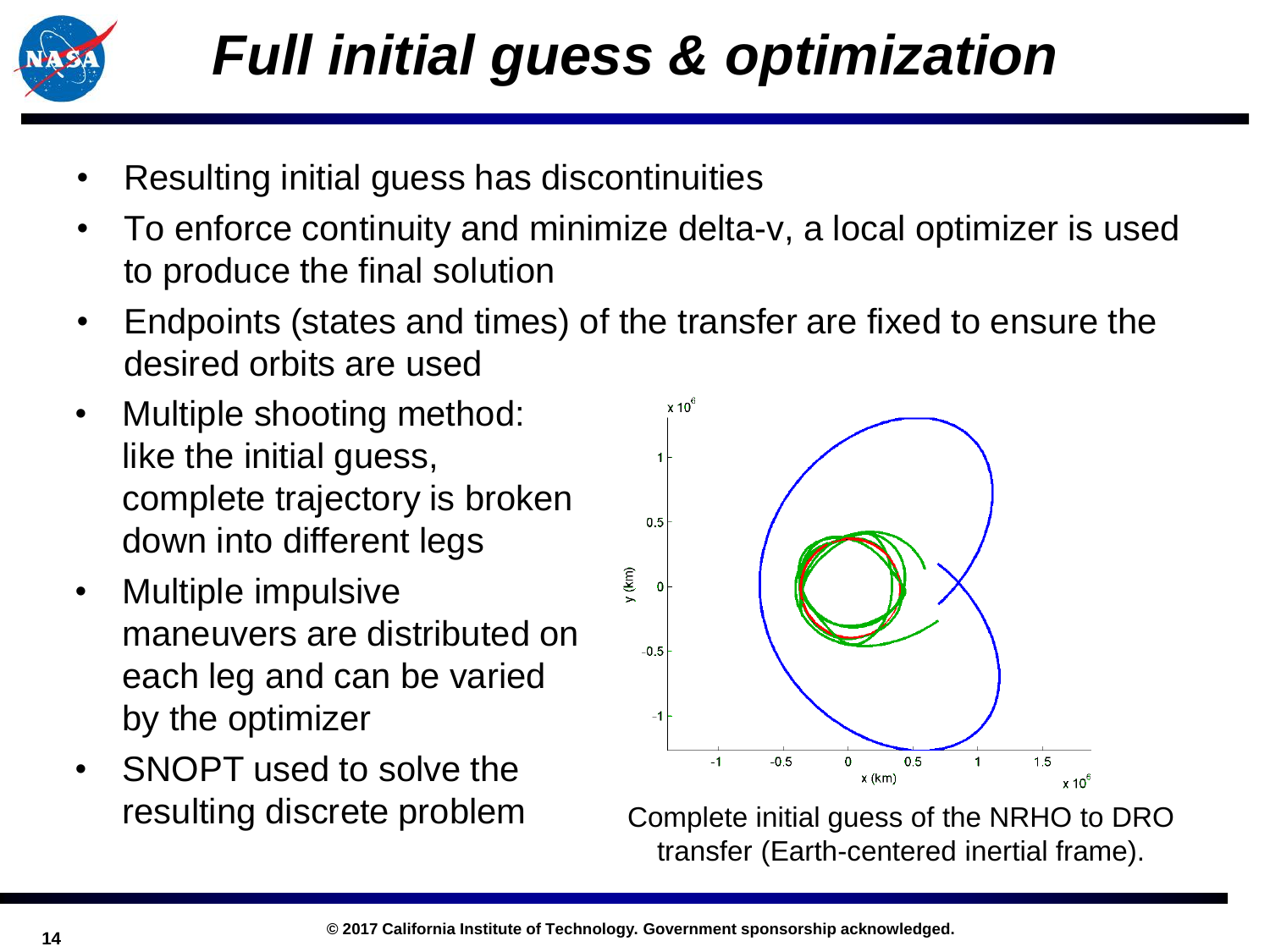

## *Optimized NRHO to DRO transfer*

- After Orion rendezvous, the ARRM spacecraft transfers to a stable planar DRO
- Total  $\Delta V = 56$  m/s (NRO escape = 5 m/s, Solar Loop =  $38 \text{ m/s}$ , DRO insertion =  $13 \text{ m/s}$ )
- One 60-min lunar eclipse
- Flight Time  $~11$  months (336 days)
	- From Nov 18, 2027 to Oct 20, 2028





*NRO escape (Earth-Moon synodic frame)*